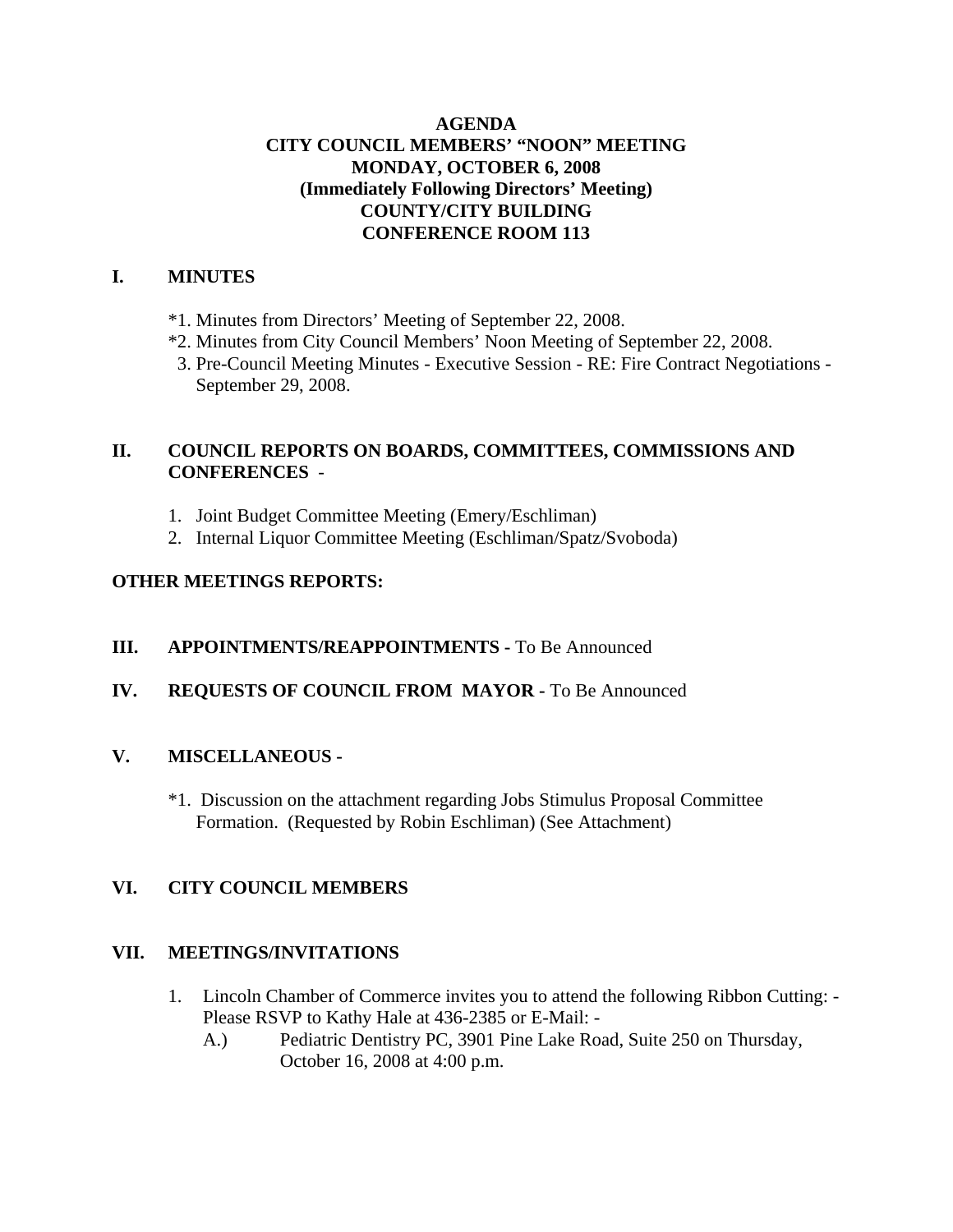- 2. The Board of Directors of the Clyde Malone Community Center-Annual Membership Meeting on Wednesday, October 15, 2008 at The Clyde Malone Community Center, 2032 "U" Street - 5:30 p.m., Light Dinner served; 6:00 p.m. to 7:00 p.m., Business Meeting - RSVP by Oct.  $10^{th}$  to T.J. McDowell, Jr. at  $441-6738$ or by e-mail - (See Invitation)
- 3. 2008 NAACP Annual Freedom Fund Banquet on Saturday, November 1, 2008 at 5:30 p.m. at Embassy Suites, 1040 "P" Street - RSVP, To obtain tickets, please call Leroy Stokes or e-mail - (See Invitation)
- 4. Downtown Lincoln Association 2008 Downtown Impact Awards on Friday, October 31, 2008 at 11:30 a.m., Doors open - Noon, Luncheon & Awards Ceremony at Embassy Suites Hotel Ballroom - \$30/person - RSVP by Oct. 21<sup>st</sup> - (See Invitation)
- 5. Near South Neighborhood Association Potluck on Sunday, October 5, 2008 at 5:30 p.m. at First Plymouth Church,  $20<sup>th</sup>$  & "D" Street - (See E-Mail Invitation)

## **VIII. ADJOURNMENT**

## **\*HELD OVER FROM SEPTEMBER 29, 2008.**

ca100608/tjg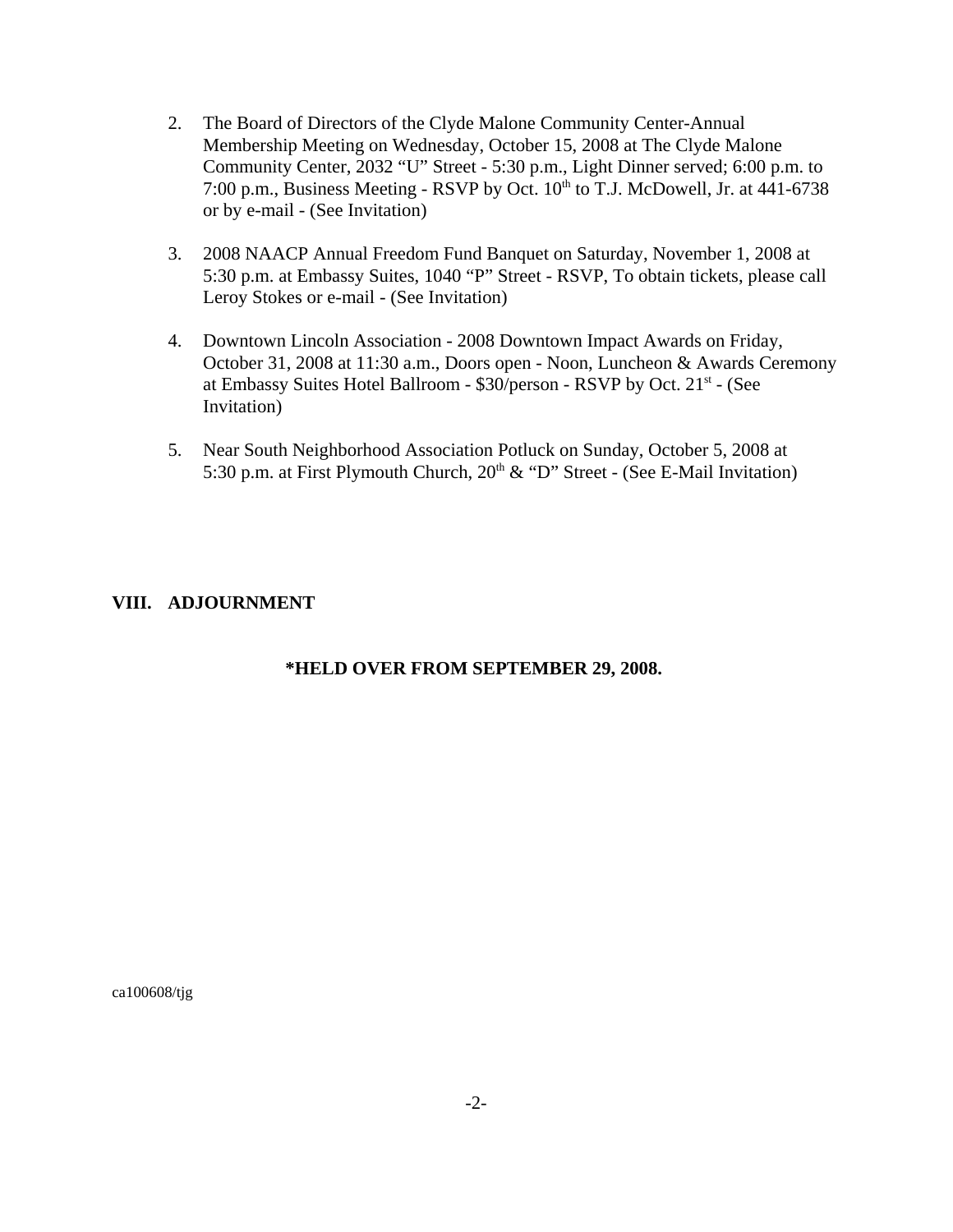## **MINUTES CITY COUNCIL MEMBERS' NOON MEETING MONDAY, OCTOBER 6, 2008**

| <b>Present:</b>        | Robin Eschliman, Chair           |  |
|------------------------|----------------------------------|--|
|                        | Doug Emery, Vice Chair           |  |
|                        | Jon Camp                         |  |
|                        | John Spatz                       |  |
|                        | Ken Svoboda                      |  |
| Absent:                | Jonathan Cook                    |  |
|                        | Dan Marvin                       |  |
| <b>Others Present:</b> | Rick Hoppe, Aide to the Mayor    |  |
|                        | Denise Pearce, Aide to the Mayor |  |

Chair Eschliman opened the meeting at 11:21 a.m.. Announcement made of The Nebraska Open Meeting Act being posted on the rear wall of Room 113.

## **I. MINUTES**

- \*1. Minutes from Directors' Meeting of September 22, 2008.
- \*2. Minutes from City Council Members' Noon Meeting of September 22, 2008.
- 3. Pre-Council Meeting Minutes Executive Session Fire Contract Negotiations September 29, 2008.

With no corrections the above minutes were approved by acclamation.

## **II. COUNCIL REPORTS ON BOARDS, COMMITTEES, COMMISSIONS AND CONFERENCES**

## **Joint Budget Committee Meeting Emery/Eschliman**

Emery stated guidelines were discussed for bringing in new agencies which the JBC supports. Also, there will be legislation through next week with some changes being one year contracts are now two year contracts. Hoppe added the first reading for several of the contracts would be today and the contracts will require Council approval from being one year to two year reflecting the change the JBC has made.

Eschliman reported the City Mission is opening a medical clinic, similar to People's Health. Do have clients at the location but another reason is seeing clients quicker. Sometimes people are booked too far in advance, whereas the Mission would book a day in advance, not having a problem with no shows. Hoppe thought the scheduling issue was with new patients not getting an appointment quickly at People's Health Center, not returning patients who are timely scheduled. Pearce added Bruce Dart is on the People's Health Center Board and is addressing the problem. Svoboda added acute patients are seen within the time frame necessary, being sent through the Health Department, Dental College, or other agency, and are not waiting.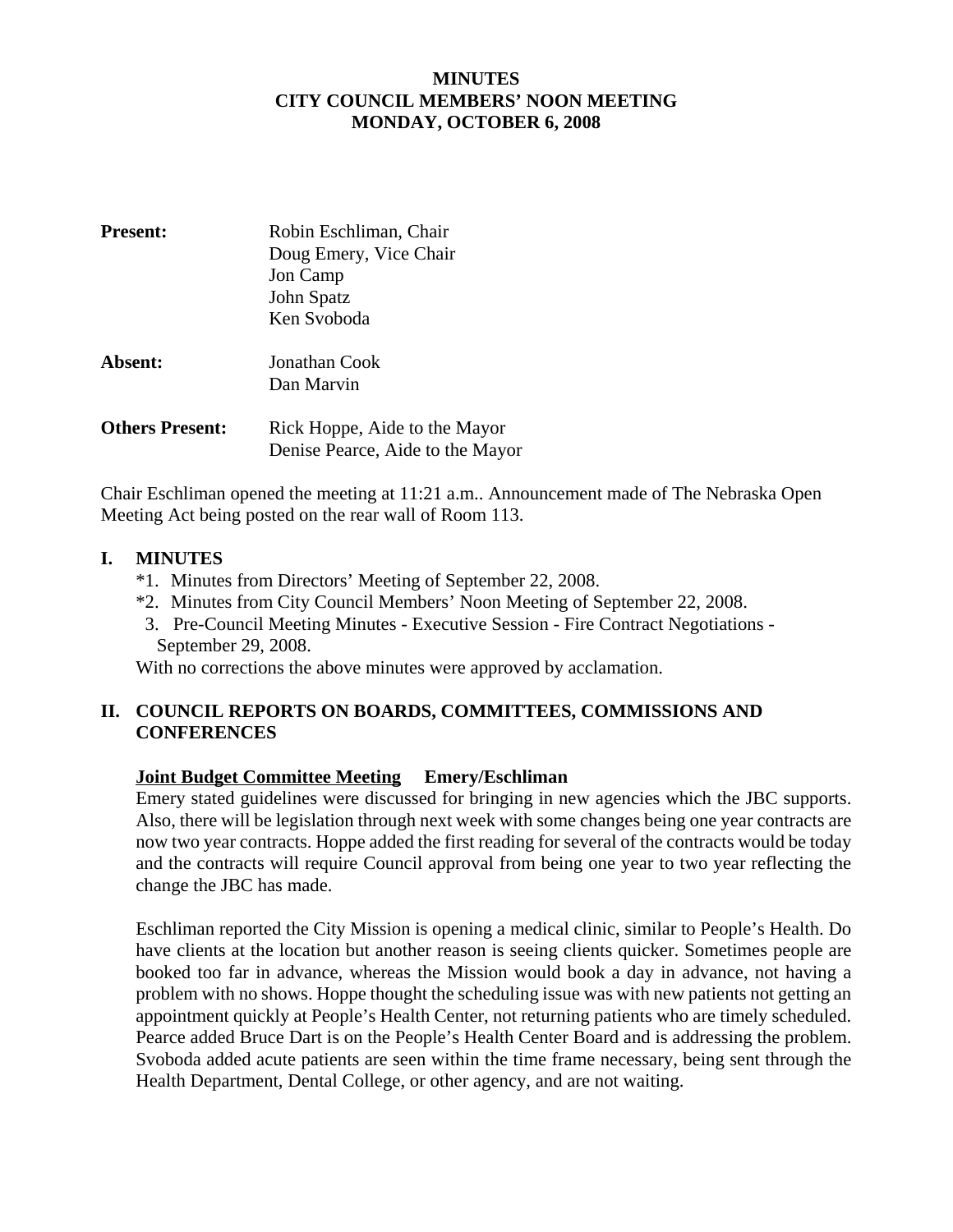#### **Internal Liquor Committee Meeting Eschliman/Spatz/Svoboda**

Svoboda stated the ILC is asking for different detailed information from Cornhusker Place Detox Center to help analyze trends. He added one item being tracking the trend in youth alcoholism. Svoboda said he would send the handouts received from the Cornhusker Detox Center showing last drink data, and the bars tracked to Council members. Eschliman added if there is a problem with a bar the Committee brings them to a meeting to discuss.

## **OTHER MEETINGS REPORTS:**

#### **III. APPOINTMENTS/REAPPOINTMENTS Attachment A**

Pearce stated the Library Director, Pat Leach, will be here for public hearing next week.

#### **IV. REQUESTS OF COUNCIL FROM MAYOR**

Hoppe announced the annual charitable giving campaign, United Way, will begin October 13, 2008. All departments will again compete for the Mayor's Cup. Will be a month long campaign with two winners. A small, and large, division winner. The theme is, "Thank You, Thank You Very Much" and working with an Elvis impersonator to hopefully do publicity.

Pearce stated an invitation was sent from the Mayor's office regarding a reception for Ms. Shamsa, a visiting scholar from Pakistan, associated with Southeast Community College. The reception will be next Monday, after the Noon Meeting.

## **V. MISCELLANEOUS**

## **Discussion on Jobs Stimulus Proposal Committee Formation Attachment B Requested by Robin Eschliman**

Eschliman asked if Council Members were interested in meeting as a committee on the Job Stimulus Proposal. Eschliman thought a committee would assess what the City has and possibly the Council could have information posted on the City Web site, or brochures could be handed out. She believes lending will be tight and therefore hard for entrepreneurs and start up businesses. Hopefully the committee would meet two or three times and after assessing what the community has would look at the gaps. Also would find out if other cities do anything similar. One idea received is possibly getting involved with business counseling. Eschliman asked if anyone could make the time to serve? Hoppe stated the Mayor's Office may nominate Mike Lang to represent their office. Eschliman also thought someone with the WIA from Urban Development. Svoboda stated he would serve and Eschliman named persons interested in serving. Would not be in competition with banks, not a housing lending program, and would not prolong bad credit problems. We would try to help people who have very little business credit history, and caught in the financial crisis.

### **VI. CITY COUNCIL MEMBERS**

Emery No comments

Camp No comments

Svoboda asked if there was an agenda update on the Joint Lincoln-Omaha City Councils Meeting? Pearce replied not at this time, but will email. If anyone has additional topics let her know so she can forward. Camp thought to call as it is in two and a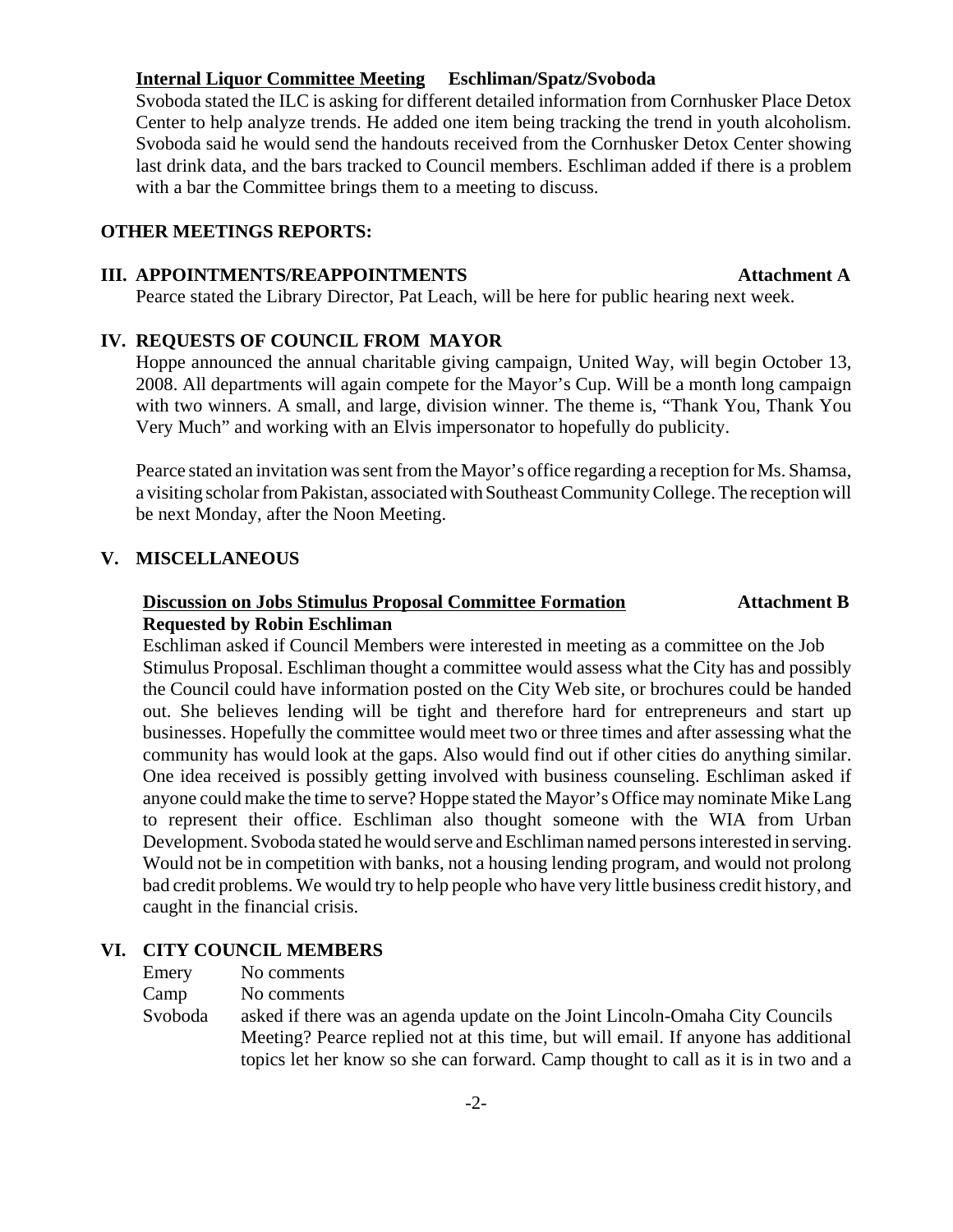half weeks, and if they do a tour of the facility it may limit time for the meeting. Spatz No comments Eschliman No comments

## **VII. MEETINGS/INVITATIONS** See invitation list.

## **VIII. ADJOURNMENT**

Chair Eschliman adjourned the meeting at 11:35 a.m.

## **\*Held Over From September 29, 2008.**

W:\FILES\CITYCOUN\WP\CM100608.wpdmmm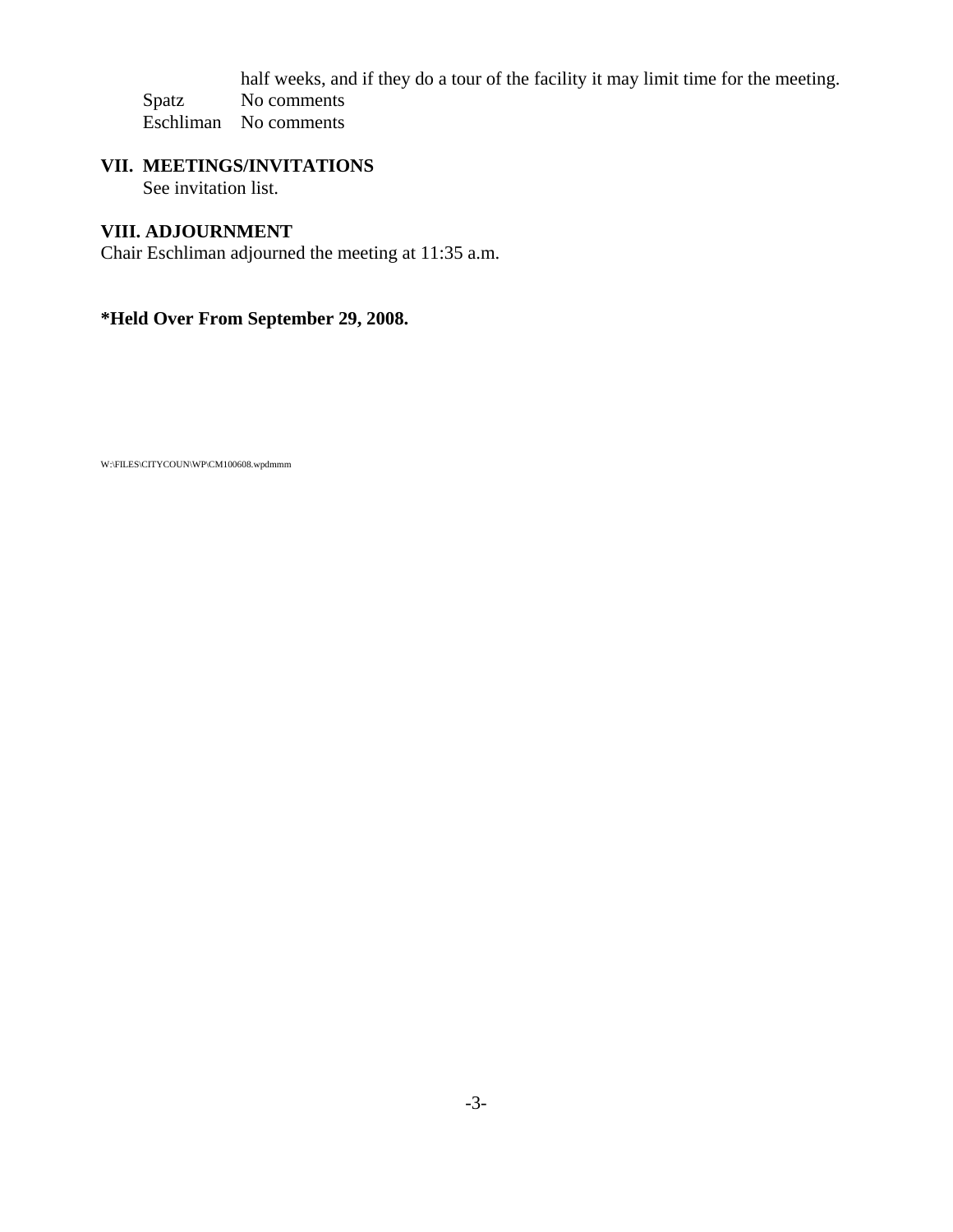attachment H

### **MEMO**

| TO:   | <b>City Council</b>                       |
|-------|-------------------------------------------|
| FROM: | <b>Denise Pearce</b><br>Aide to the Mayor |

DATE: October 6, 2008

#### RE: **Boards and Commissions Update**

## **COUNCIL VOTES on October 13**

| Name             | Board/Commission             |    | <b>Term Expiration/Comments</b> |
|------------------|------------------------------|----|---------------------------------|
| Jim Johnson      | Historic Preservation Comm.  |    | $4.15.11$ (New)                 |
| John Kay         | Capitol Environs Comm.       |    | $1.9.10$ (New)                  |
| Amir Azimi       | Multicultural Advisory Comm. |    | $9.18.11$ (Reappt.)             |
| Thomas Christie  | 66                           | 55 | 9.18.11 (Reappt.)               |
| Amrita Mahapatra | $\mathsf{c}\,\mathsf{c}$     | 55 | 9.18.11 (Reappt.)               |
| Dan Marvin       | 46                           | 22 | 9.18.11 (Reappt.)               |

## Director Appointment-Vote on October 13

Pat Leach

Library Director

 $\bar{\mathcal{L}}$ 

| <b>Upcoming Appointments</b> |                              |     |                                 |
|------------------------------|------------------------------|-----|---------------------------------|
| <b>Name</b>                  | Board/Commission             |     | <b>Term Expiration/Comments</b> |
| Sheryl Jordan                | Lincoln Area Agency on Aging |     | $7.1.11$ (New)                  |
| Leola Bullock                | 66                           | , 7 | $7.1.11$ (New)                  |
| Corrine Simon                | 65                           | 22  | $7.1.11$ (New)                  |
| Martha Brown                 | ACT.                         | 22  | $7.1.11$ (New)                  |
|                              |                              |     |                                 |

|--|--|

| Name          | Board/Commission                | <b>Term Expiration/Comments</b>     |
|---------------|---------------------------------|-------------------------------------|
| Lisa Chandler | Greater Lincoln Local Workforce | 12.1.08 (completing unexpired term) |
|               | Investment Bd.                  |                                     |
| Steven Wanser | 46<br>,,                        | 12.1.10 (completing unexpired term) |
|               |                                 |                                     |

**Bob FitzSimmons** Mahe Naseem

Mayor's Commission on Women 8.31.09 (Reappt.)  $\overline{\mathbf{y}}$  $8.31.09$  (New)